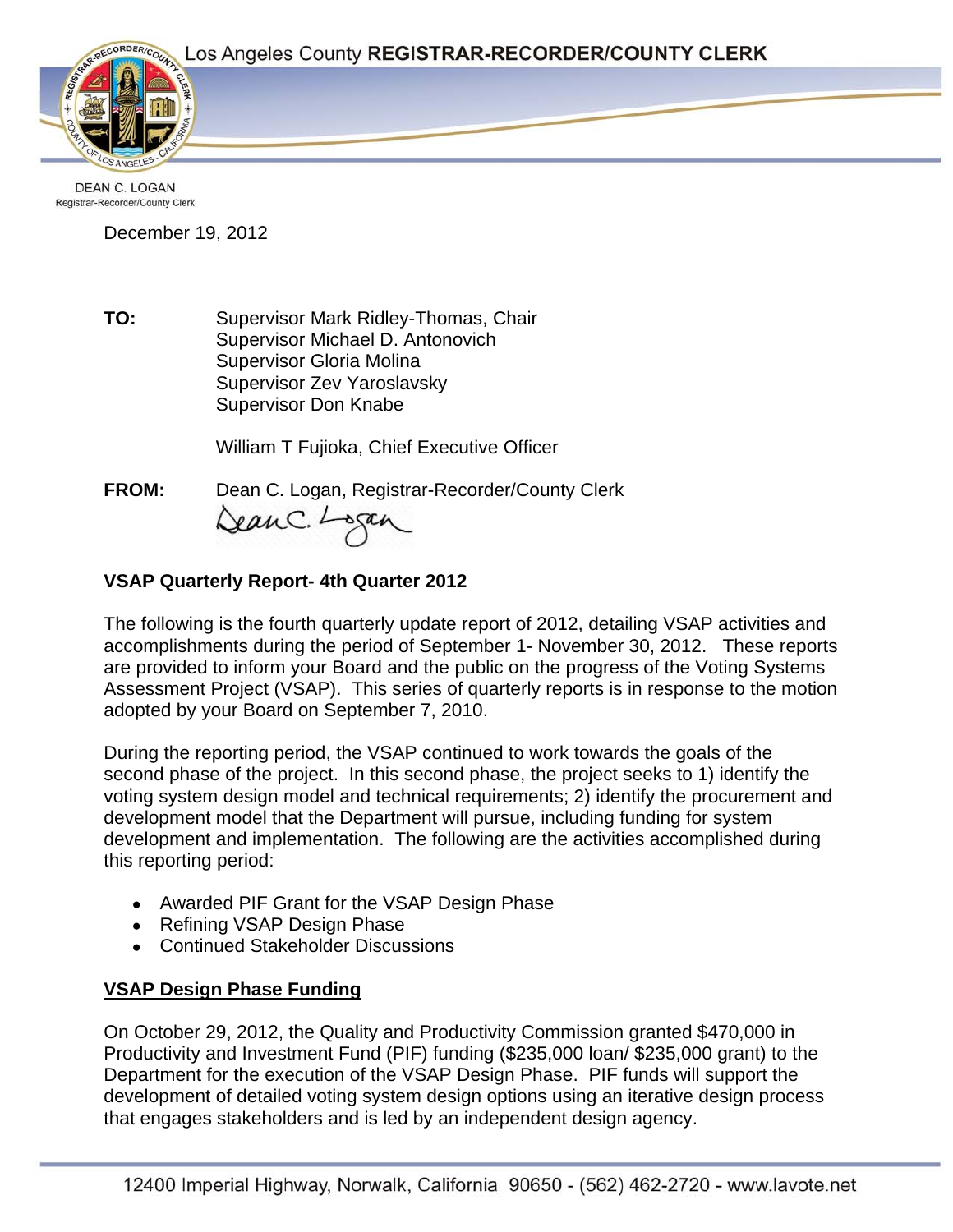### **Refining the VSAP Design Phase**

The Department continues preparations to launch the design phase of the VSAP. In this phase, the VSAP seeks to engage an independent design agency to produce a set of voting system design options that meet the needs and expectations of Los Angeles County and its constituents as represented through the VSAP General Voting System Principles and public opinion data collected. The system design options resulting from this phase will be presented through a report which includes descriptions, images, and other physical displays to facilitate communication of the design options to stakeholder audiences. Design options will also be accompanied by a fesibility study evaluating the availability, costs, and longevity of the technology and other physical materials needed to implement each design option.

The design process is a critical phase which will lay the foundation for system engineering, prototyping, manufacturing and implementation during future phases. It is expected to launch in March 2013 and is projected to be a 16-18 week project. We will keep your Board informed on the status and outcome of this process through these reports.

#### **Stakeholder Discussions**

The Department continues to meet with stakeholders with the intent of keeping them informed and engaged in the VSAP process. During this period, the Department provided updates to, and facilitated discussions with, the Chief Executive Office, Chief Information Office, County Counsel, and the VSAP Advisory Committee. Presentations and discussions were held at the following meetings:

1. Chief Executive Office, Chief Information Office and County Counsel – November 9, 2012

The Department has been working closely with staff from the Chief Executive Office, Chief Information Office and County Counsel in preparing the Statement of Work for the development of system design options. Constant communication has been maintained with these departments following an initial conference call on November 9, 2012.

2. VSAP Advisory Committee- October 30, 2012

The VSAP Advisory Committee met on October 30, 2012 to discuss VSAP funding, the upcoming design phase, and the plan to establish a VSAP Technical Advisory Committee. A video archive of the meeting can be found at http://www.livestream.com/larrcc6